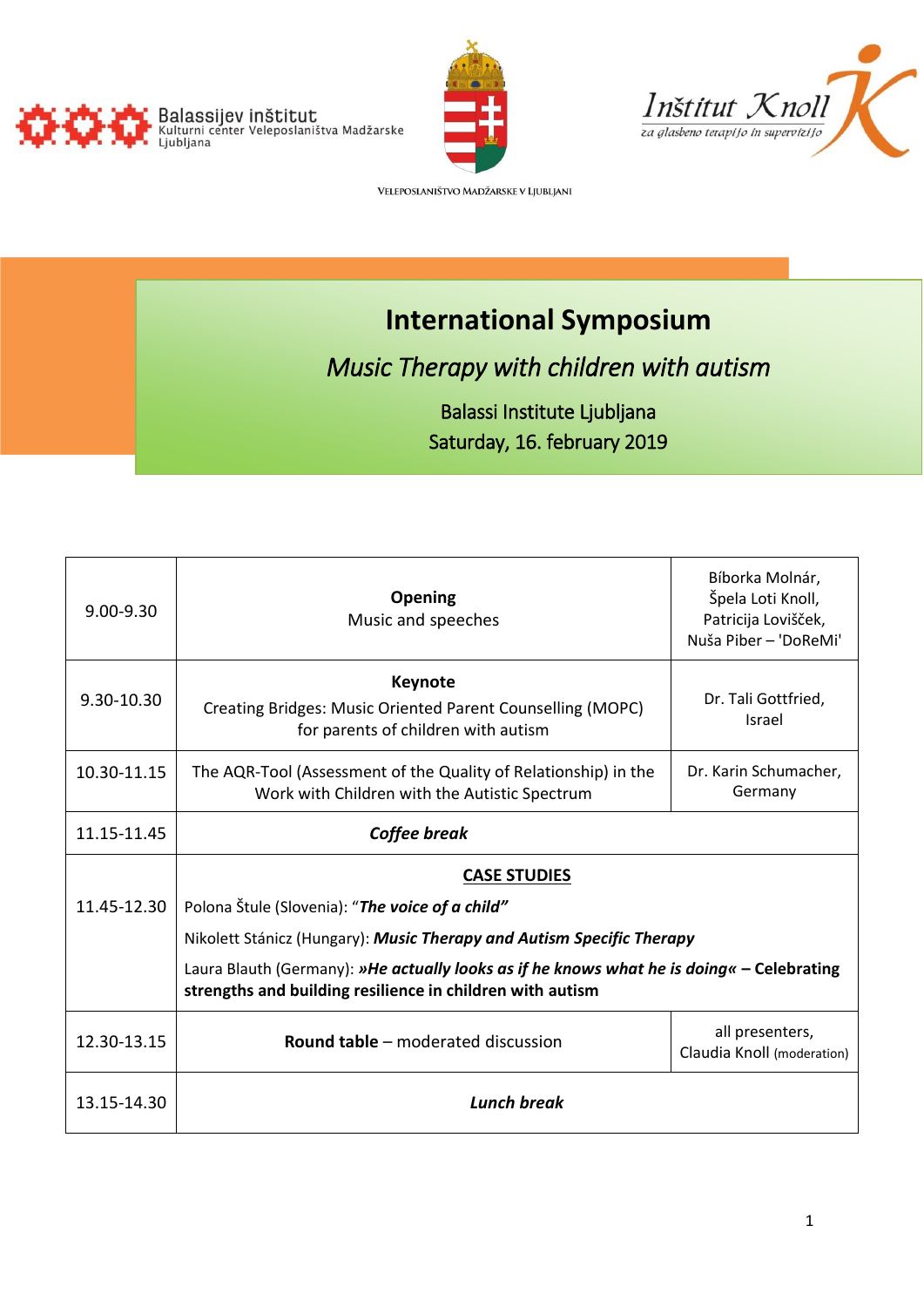|             | <b>WORKSHOPS</b>                                                                                                                                                                        |  |
|-------------|-----------------------------------------------------------------------------------------------------------------------------------------------------------------------------------------|--|
| 14.30-16.00 | A) Dr. Tali Gottfried: »Music as a tool to support interactions with children with<br>$autism \kappa - a$ workshop open for parents and professionals                                   |  |
|             | B) Laura Blauth: »Let's do music together! $\kappa$ – musical activities to facilitate social<br>interactions and positive group experiences for children with autism spectrum disorder |  |
|             | C) Dr. Petra Kovacs: <b>»Connecting through music</b> $\kappa$ – an interactive workshop for<br>professionals and family members                                                        |  |
| 16.30-18.00 | Film: »Operation syncopation« A Long Term Follow-Up on Previously Successful Music<br>Therapy Interventions for Autism, Dr. Amelia Oldfield, director: Maximilian Thompson              |  |
| 18.00-18.30 | <b>Conclusion</b>                                                                                                                                                                       |  |

# **Invitation**

*With great pleasure we are announcing the 2nd International Symposium with the cooperation of the Cultural Center of the Embassy of the Republic of Hungary in Slovenia, the Balassi Institute Ljubljana and the Institute Knoll for Music Therapy and Supervision, Kranj, Slovenia. We are hosting excellent speakers on the topic of Music Therapy with children with autism. The keynote speaker is Dr. Tali Gottfried from Israel, presenting the Music Oriented Parent Counselling model she developed during her PhD at Aalborg University, Denmark. As well we are welcoming the established German music therapist, specialised in the field of autism, Dr. Karin Schumacher.* 

*Case-studies from various music therapy practitioners are offering insights in the music therapy setting. The round table discussion moderated by Claudia Knoll brings together all presenters to join the discussion on relevant topics in music therapy with children with autistic spectrum disorders.*

*There will be time for experiential workshops in the afternoon. Every participant can choose one of three possible workshops, held by music therapists from Israel, Germany and Hungary. For the conclusion of the symposium we have the honour to show the recently released documentary film »Operation syncopation«, evaluating the work of Dr. Amelia Oldfield, music therapist, professor and researcher from Cambridge, UK, which will be followed by an open discussion.*

*The musical frame of the symposium will be created by young musicians with autism, learning at the private music school DoReMI in Bled, Slovenia.* 

*We are looking forward to welcome participants from Slovenia and abroad, including parents and carers, professionals from various areas working with children with the autism spectrum as well as our music therapy colleagues and others interested in this field.* 

*The symposium will be held in English language.*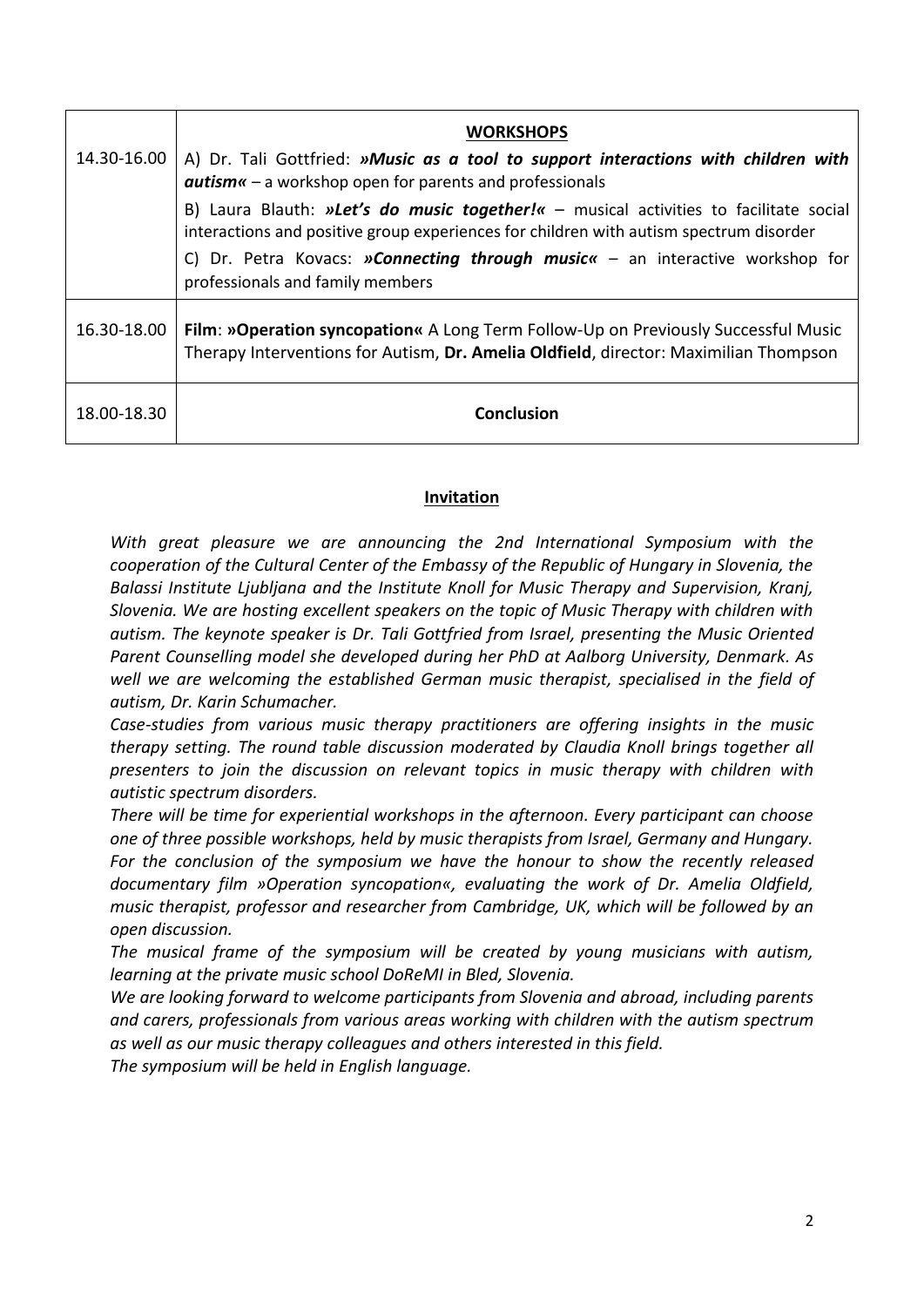## **Registration:**

**Send the completed registration form to the e-mail address[: institutknoll@yahoo.com](mailto:institutknoll@yahoo.com) and pay the registration fee on the account below:**

*Hranilnica LON, Bleiweisova cesta 2, 4000 Kranj, IBAN: SI56 6000 0000 0444 331* 

**There is an early bird discount for registrations until 21 December 2018: 60€** (40€ for students and the unemployed)

**The regular price for the registrations until 31 December 2018 is: 80€** (60€ for students and the unemployed)

**Event location:** Balassi Institut Ljubljana, Barvarska steza 8, Vila Urbana, 1000 Ljubljana **Organisation committee:** Claudia Knoll, Polona Štule, Patricija Lovišček

**Institute Knoll for Music Therapy and Supervision, Kranj, Slovenia You can find the invitation and the registration form at [www.institutknoll.eu](http://www.institutknoll.eu/)**

# **Presentations and presenters in detail**

## **Keynote presentation: Dr. Tali Gottfried**

## *Creating Bridges: Music-Oriented Parent Counselling (MOPC) for parents of children with autism*

During my 20 years of clinical and research experience with children with autism and their parents, it became clearer to me, that music therapy practice can create bridges of musical relationships within these families. Music therapists around the world argue that working with the families of children with autism is essential for the benefit of the child and the whole family, and that music therapy has much to contribute to parent-child interaction, overtaking language and emotional barriers that are core features of the autism condition. Also, studies show that due to these features, parents of children with autism endure a significant level of stress – not only compared to parents of typically developed children, but also compared to parents of children with other disabilities. With the aim of supporting parents of children with autism in their unique challenging parental journey, the Music-Oriented Parent Counselling (MOPC) model was developed. The MOPC is an evidence-based clinical model, which focuses on the use of music-therapy techniques within continuous parent counselling sessions, parallel to the music therapy sessions for the child. This systematic, but yet flexible model, provides the parents with the opportunity to explore, reflect, investigate, and share their own parental experiences with a music therapist that treats their child and is familiar with the unique ways of communicating and interacting of the whole family members. The MOPC also provides the parents with useful simple ways of using music to support their children in daily situations and increase mutual engagement. Video excerpts will be presented to highlight "what works" in music therapy with different families with children with autism.



**Tali Gottfried, PhD**, is a registered music therapist and a certified supervisor. She is the co-director of the Master training school for Arts Therapies M.A.A.T at David-Yellin Academic College in Jerusalem, Israel. Tali is also the owner of the Private Practice for Music Therapy, for children, adolescents and their families. Tali's clinical experience includes working with children and adolescents with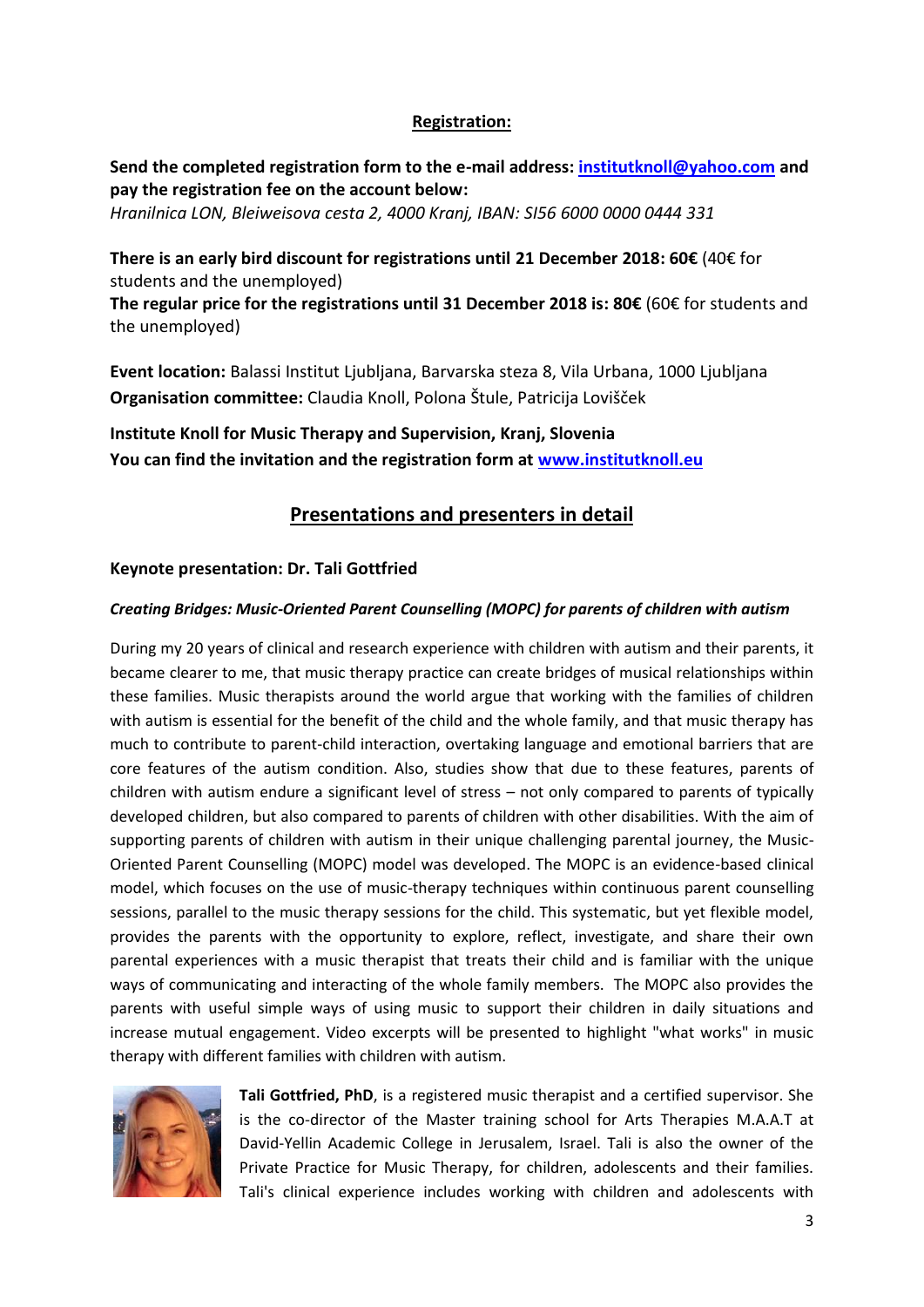neurodevelopmental delays and emotional needs, in both public and private sectors. Her research focuses on music therapy with children with autism and on the unique needs of their parents, within an ecologically oriented perspective in a parallel treatment setting. Tali is most interested to continue pursue a deep understanding regarding the musical bridges that can be created between parents and their children with autism, as a result of music therapy practice. Tali has presented her work at various National and International conferences, published several articles, and contributed a chapter about her model to the book "Music Therapy with Families: Therapeutic Approaches and Theoretical Perspectives", co-edited by Stine Lindahl-Jacobsen and Grace Thompson. Since 2014, Tali is the Israeli delegate to the European Music Therapy Confederation (EMTC).

\* \* \*

## **Presentation: Dr. Karin Schumacher**

## *The AQR-Tool (Assessment of the Quality of Relationship) in the Work with Children with the Autistic Spectrum*

The **AQR-Tool** is an observation tool to **a**ssess the **q**uality of **r**elationship based on Daniel Stern's "model of development". It helps to answer the question whether the therapist's intervention is appropriate to the patient's ability to be related to himself (body and voice), to objects like music instruments, and to other people. This tool is developed by the music therapist Karin Schumacher and the developmental psychologist Claudine Calvet. On the basis of our understanding of autism as a pervasive specific emotional disorder, we focus the social-emotional development of the nonverbal time.

**Karin Schumacher**, Prof. Dr. rer. sc. mus. studied music therapy in Vienna and music and dance education in Salzburg. She is teaching at University of the Arts in Berlin and, together with Claudine Calvet developed the AQR-Tool to assess the ability for relationships in children with autism.

\* \* \*

# **CASE STUDIES**

## **Polona Štule:** *The voice of a child*

Presentation is based on the theoretical and empirical research on the use of voice of the therapist and the client with autistic spectrum disorder inside music therapy process.

The case study is the presentation of music therapy work with a five years old boy with Kanner's autism. The therapeutic process was 18 sessions long. It was divided in three phases of the process (introductory/ middle/ final period) and a video clip was analysed from each phase. The presentation focuses on three main objectives which were observed and analysed: building of the child's use of voice during the process; the development of the interaction between the child and the therapist and the influence of the moments of synchrony on the whole process. The case study describes and offers new insights and professional guidelines, which could be useful in the future music therapy practice with children with ASD.

My name is **Polona Štule**, I am a social pedagogue and Music therapist (Institute Knoll) from Slovenia. I work as a manager of Shelter for women and children victims of domestic violence in Ljubljana. I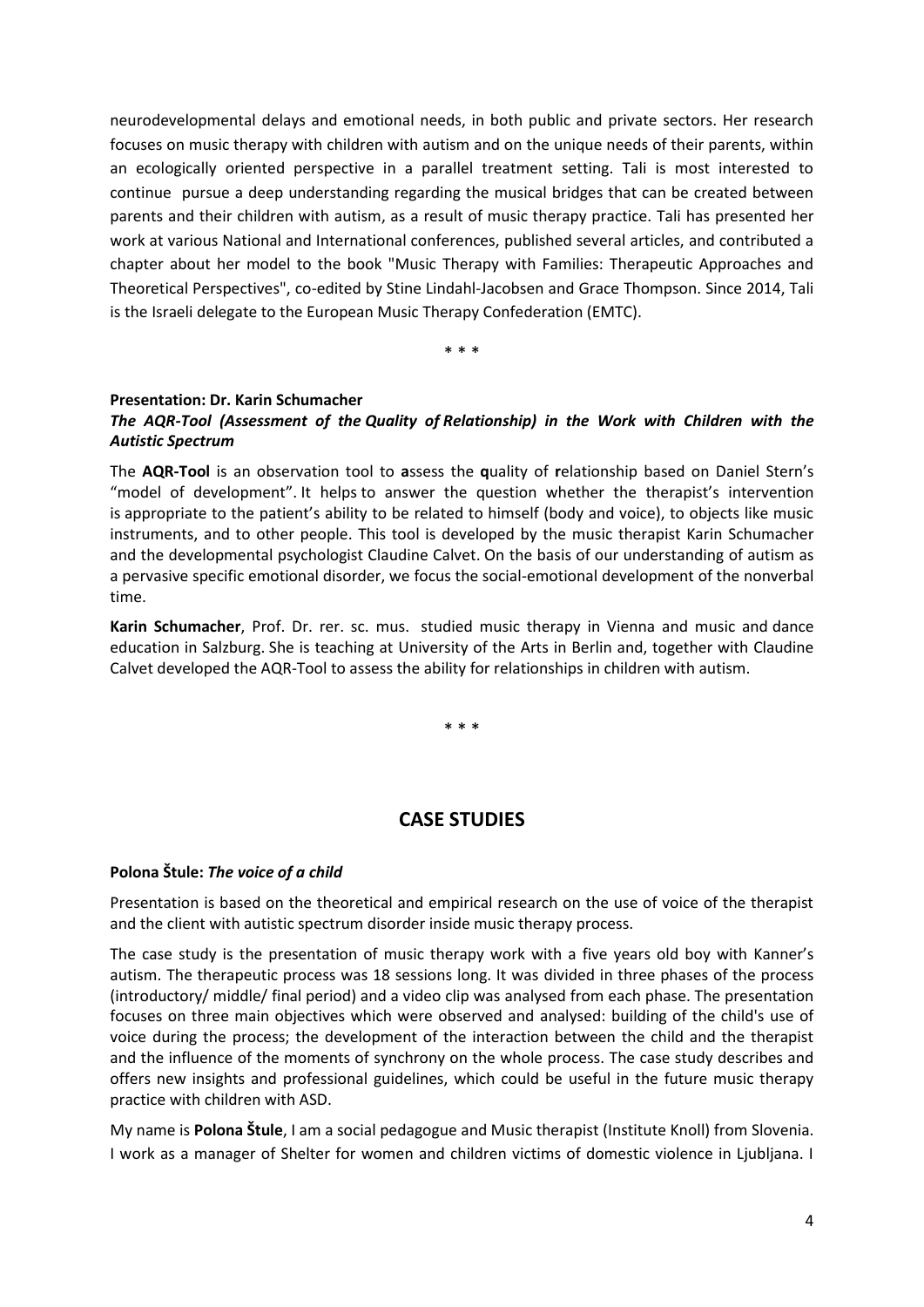have a private practice for Music Therapy and my main interest is working with children with ASD. I am practicing Music Therapy also with women and children, victims of violence.

#### \* \* \*

### **Nikolett Stánicz:** *Music Therapy in Autism Specific Therapy*

At the Child Psychiatric Ward, belonging to Budapest 1st Department of Paediatrics, we have been working on the therapeutic treatment and diagnostics of children and adolescents, living with autism spectrum disorder, for many years.

We go through a special, therapeutic follow-up process with part of the children treated at our ward, who have been diagnosed with autism. The basis of our program is the combined usage of autismspecific visual aids and tools of music therapy. The visual daily-routine and system of rules provide a stable frame. Within this safe space it is possible for the instruments to help with the otherwise difficult connection making process and communication. Studies and our own experiences show that music therapy positively affects the attention system, planning and execution skills, improves flexibility, social, emotional and connecting skills; i.e., it affects many of those areas positively that oftentimes function with a deficit in children living with autism. Through their predictability these special instruments calm the child, while at the same time they function as a tool that makes the process of connecting to each other easier. An important effect of the therapy is that this connecting skill becomes an integrated skill that manifests, due to the transfer effect, in every-day social space as well.

In my case-study presentation I would like to show in detail one of our kindergartens, the methodology we work with and our results here.

My name is **Nikolett Stánicz**, im a special education teacher and music therapist. Im working at the Child Psychiatric Ward, belonging to Budapest 1st Department of Paediatrics on the therepeutic treatment and diagnostics of children living with autism spectrum disorder. I have been working at Tábitha Children's hospice House as a voluntary music therapist for many years. Two years ago I joined to Smile Foundation, which provides free-of-charge psychological therapy programs and positive experience programs for children who suffer from chronic disease (mostly Hematology/ Oncology).

# \* \* \*

## **Laura Blauth:** *"He actually looks as if he knows what he is doing" – Celebrating strengths and building resilience in children with autism*

In this presentation, I will introduce Zain, a 6 year old boy with autism spectrum disorder. When he started music therapy, Zain used no words to communicate. He displayed self-injurious behaviour, hit other children, and started spitting when someone came too close to him. His teachers and his foster parent were very worried, mainly focused on Zain's difficulties and the things that he could not do. We hoped that music therapy might provide him with alternative means of self-expression, opportunities to explore his strengths, and positive experiences.

Zain received individual music therapy sessions three times a week over a period of five months in his school. Sessions were mainly child-led, using improvisational music therapy techniques, but within a supportive structured framework. A positive therapeutic relationship and a strength-based approach were essential to facilitate communication and enjoyment. I met regularly with Zain's caregiver to discuss aims and progress, and to show videos from the music therapy sessions. Similarly, I invited his teachers to observe and discuss the sessions.

Zain participated in music therapy with enthusiasm. The fact that he enjoyed music and was given opportunities to succeed helped him to build up his self-esteem, to feel happy about himself, and to become more resilient. Sharing videos and ideas with the school staff and his caregiver helped them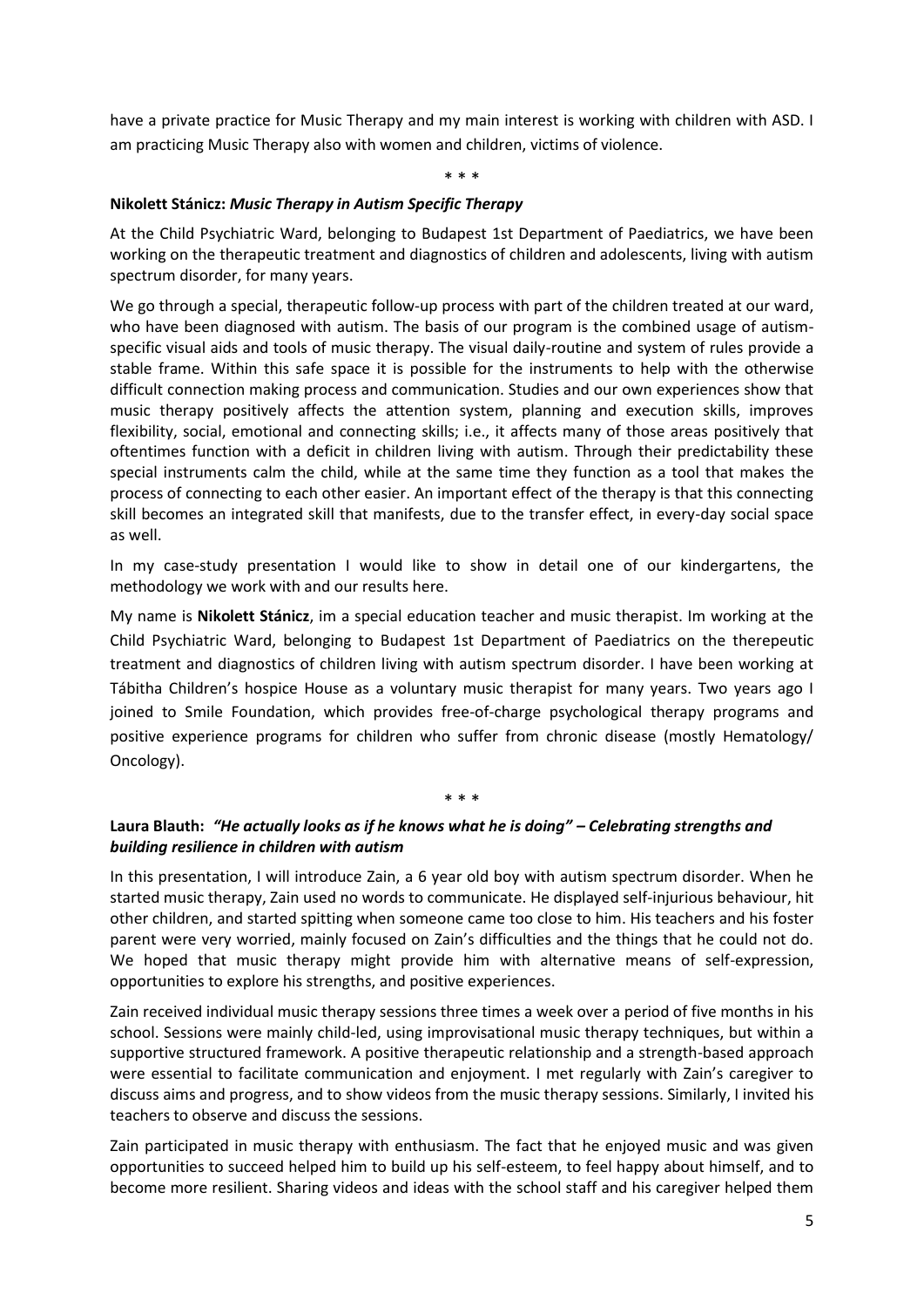to become more aware of Zain's strengths, empowering them to try out new forms of play, as well as enabling us to work as a team.

**Laura Blauth** has worked as a music therapist with children with autism spectrum disorder in various settings, including mainstream and special schools, child development centres, and a child and family psychiatric unit. Before training as a music therapist, she studied music education and philosophy, and worked as a teacher in Germany and India. She is passionate about working in partnership with the families, community members and other professionals of her clients. Laura is currently doing a PhD at Anglia Ruskin University, Cambridge, looking into the effects of music therapy and parent counselling on resilience in young children with autism.

\* \* \*

## **WORKSHOPS**

## **Workshop A: Dr. Tali Gottfried**

# *»Music as a tool to support interactions with children with autism« – a workshop open for parents and professional therapists*

Usually, parents use music spontaneously in different ways when interacting with their children. Some of them sing to their children, some of them speak in a melodic intonation, where others might play simple rhythmic games. But what happens when the child is diagnosed on the autism spectrum? Does it influence the way that parents use music while interacting with their children? It might be that parents notice the high level of responsiveness that some children with autism show to music, and incorporate music in their daily routine, to facilitate their children's functioning. But what happens to their own musical world?

In the first part of this workshop, the Music in Everyday Life (MEL) assessment will be presented, helping to map the different ways of using music in each family. The participants will be given handouts of the assessment to try on, and a space will be provided for exploring the personal uses of music that are taking place in each family.

In the second part of the workshop, participants are invited to bring and share with the group two musical choices: one for representing themselves, and the other for representing their child or their patient with autism. Space will be provided for discussing and reflecting on the meaning of each choice of music, making a connection to the participants' own musical identity. Please bring your musical choices on a disk-on-key.

\* \* \*

#### **Workshop B: Laura Blauth**

## *"Let's do music together!" - Musical activities to facilitate social interactions and positive group experiences for children with autism spectrum disorder*

Many autistic children struggle with conventional verbal and non-verbal means of expression and communication. As a result, social interactions and group activities are often difficult for children with autism, but also for their peers and their teachers, and might lead to stress and exclusion. It is important to create alternative group experiences which are enjoyable for all participants and which offer autistic children opportunities to engage successfully in social interactions.

Children with autism enjoy music just as much as anyone. Many children can be motivated by listening and moving to music, singing, and playing instruments. Therapeutic group music activities